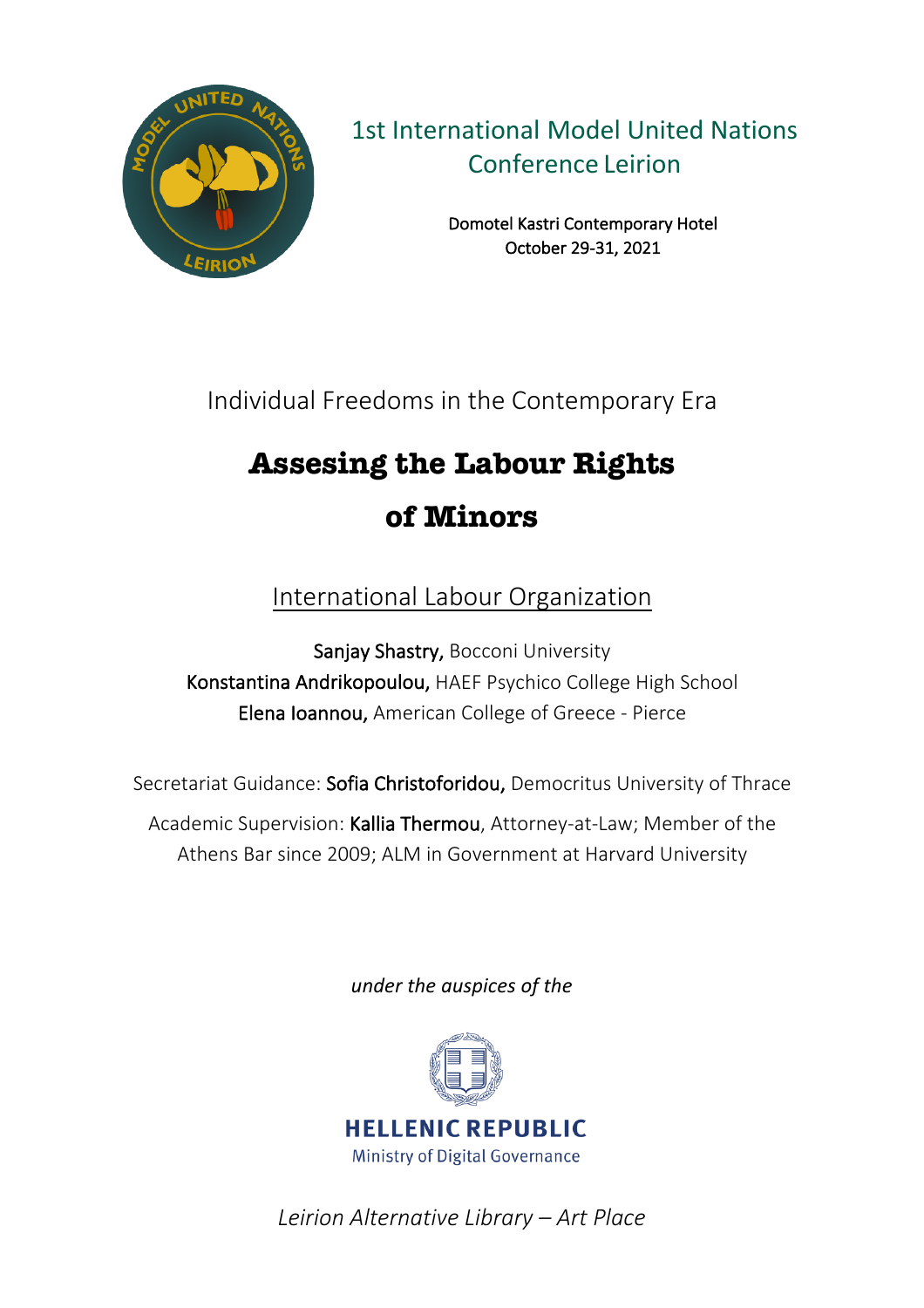

### **Contents**

| Council of Europe Convention on the Protection of Children against Sexual Exploitation and Sexual     |
|-------------------------------------------------------------------------------------------------------|
| Limited Success of the Conventions and Persistence of Child Labour in the 21 <sup>st</sup> Century  6 |
|                                                                                                       |
|                                                                                                       |
|                                                                                                       |
|                                                                                                       |
|                                                                                                       |
|                                                                                                       |
|                                                                                                       |
|                                                                                                       |
|                                                                                                       |
|                                                                                                       |
|                                                                                                       |
|                                                                                                       |
|                                                                                                       |
|                                                                                                       |
|                                                                                                       |
|                                                                                                       |
|                                                                                                       |
|                                                                                                       |
|                                                                                                       |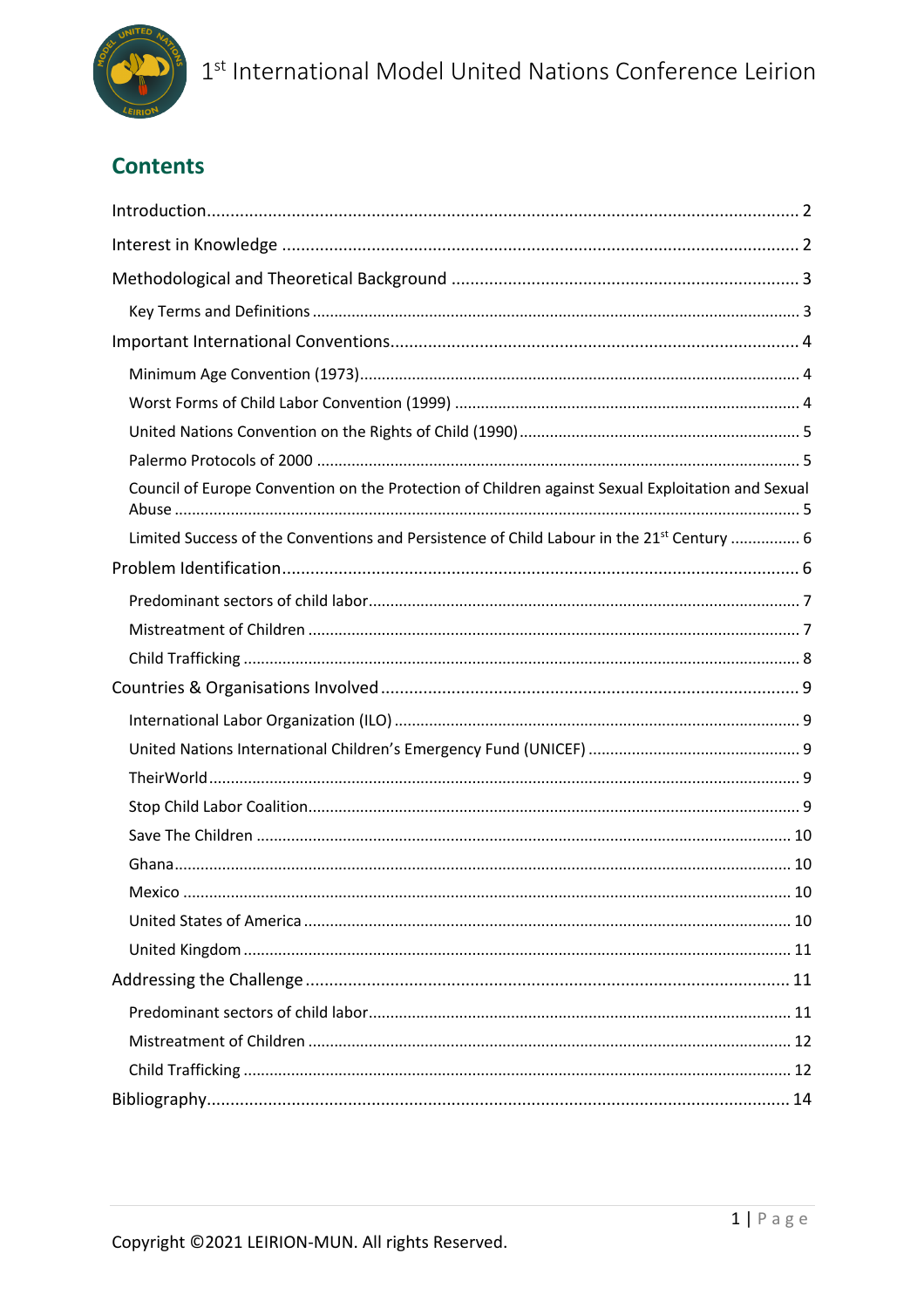

### Introduction

218 million children have something in common, they are all victims of forced child labour. One could think of the example of Esther. Esther is a 14-year-old girl from Togo who was coerced to work under her aunt for unknown people as a domestic servant for four months. Mercifully, Esther was rescued from her misery and abuse by Plan International, "a global organization dedicated to advancing children's rights and equality for girls". <sup>1</sup> There are many more girls and boys too, like Esther. In 2012, the ILO conducted research on this crucial issue and discovered that over 17.2 million of all victims of child labor are domestic servants and not only that but a close estimate of 65% of all these children are under 14 years old too.<sup>2</sup> It was established by the Convention on the rights of children in 1989 that children should always be protected and not mistreated. The second article of this convention mentions that no children should be victims of any sort of harassment while the 32nd one protects them from forced labor. <sup>3</sup>As it can clearly be seen by the aforementioned statements, these two articles of the convention have been and are being violated every day by a vast majority of people. This plague will continue to spread and augment if people do not give it the proper attention it needs. In this Study Guide, you will find important information about the problem and other sub-problems that might arise in debate and most importantly it will help you commence your own personal research before the time of the conference. In the committee, you will be asked to prepare resolutions for the elimination of this critical problem, therefore we, as your chairs, suggest that you read this document thoroughly.

### Interest in Knowledge

In the early 20th Century, children had no specific labor rights and were forced to work in shabby unsanitary conditions. This also created other social issues including lack of access to education and nutrition as well as further basic childhood requirements. Acknowledging these issues, the League of Nations, in 1924, adopted the Geneva Declaration on the Rights of Child, which enshrined the concepts of protection against exploitation and duty of proper upbringing. Post the Second World War, the League of Nations collapsed and came to rise as the new United Nations. The UN involved itself more heavily in the matter of child protection and created UNICEF. These two organizations together created many declarations for child protection in the following decade. Fast forward 2 decades, the International Labor Organisation decided to step in and adopted landmark Convention 138, which defined the

<sup>1</sup> "What We Do," Plan Canada site, accessed July 29, 2021, https://plancanada.ca/what-wedo?\_ga=2.171399136.1970451163.1627575318-1808676886.1627575318.

<sup>&</sup>lt;sup>2</sup> "Child Labour and Domestic WORK (IPEC)," Child labour and domestic work (IPEC) (International Labour Organisation ), accessed July 29, 2021, https://www.ilo.org/ipec/areas/Childdomesticlabour/lang--en/index.htm.

<sup>&</sup>lt;sup>3</sup> "The Convention on the Rights of the Child: The Children's Version." UNICEF. UNICEF. Accessed July 29, 2021. https://www.unicef.org/child-rights-convention/convention-text-childrens-version.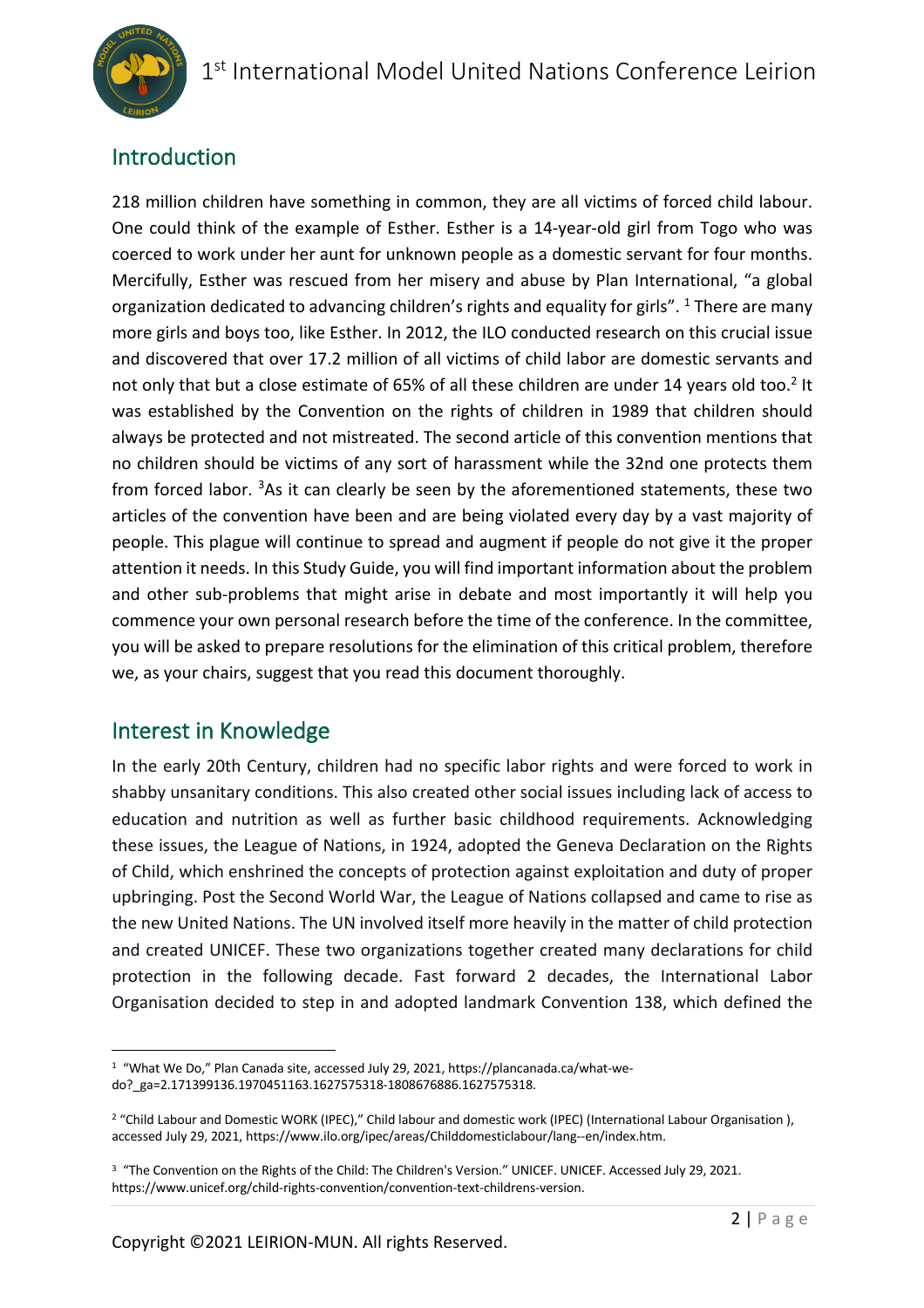

minimum age for undertaking work. Over the last few years, many intergovernmental organizations created and submitted various declarations regarding child rights protection and yet we see that despite all these efforts, millions of children are still involved in various forms of exploitative and forced labor markets.

### Methodological and Theoretical Background

The Background Guide heavily depends upon reports from the ILO, UNICEF, UNO, and other Social Organisations. Besides, we have also relied upon University research papers, and major OECD countries' findings and statements. The research papers are based on the empirical data collected by the UN agencies such as the UNdata, EDGE, UN Statistical Database, and UNOG Library. These sources present the most up-to-date data collected by the United Nations, in collaboration with the member states, that is considered as the most acceptable and reliable form of data as it is collected in an unbiased manner which is independent of the political system of the country. The data used as evidence in these reports are also easily accessible and verifiable on the UN website. This transparency of the data collection process and interpretation is the key reason behind the uptake of these papers in our guide.

At the Leirion MUN Conference, the Executive Board would be extremely selective about the data delegates present.

- 1. A delegate from a particular country is allowed to use International organizational pages like UN websites or UN News. Besides, they can also refer to UNICEF, ILO report, and other National NGOs which are credible and recognized.
- 2. Delegates can also source their state media (Like China can state Xinhua) and internationally recognized media like Reuters. Please note: some media which is generally acceptable Internationally cannot be used as a source by particular countries, for example, DPRK cannot source BBC as it is considered biased by DPRK.

### **Key Terms and Definitions**

- 1. **Debt Bondage - antislavery.com** Debt bondage occurs when a person is forced to work to pay off a debt. They are tricked into working for little or no pay, with no control over their debt.
- 2. **Slavery antislavery.com** Slavery is the severe exploitation of other people for personal or commercial gain. Modern slavery is all around us, but often just out of sight. People can become entrapped in making our clothes, serving our food, picking our crops, working in factories, or working in houses as cooks, cleaners, or nannies.
- 3. **Forced Labour ILO -** Forced labour can be understood as work that is performed involuntarily and under the menace of any penalty. It refers to situations in which persons are coerced to work through the use of violence or intimidation, or by more subtle means such as manipulated debt, retention of identity papers, or threats of denunciation to immigration authorities.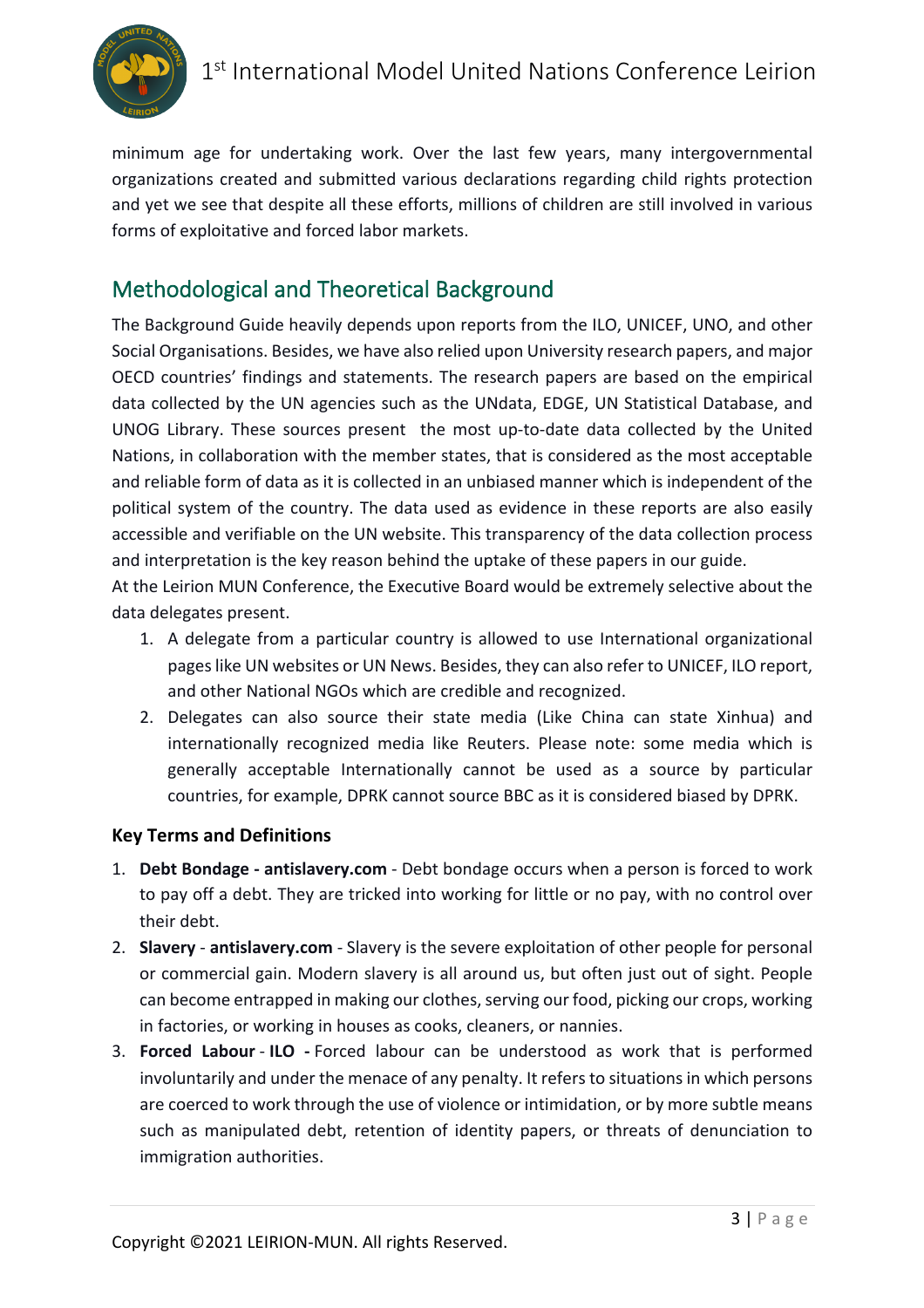

#### *EXCEPTIONS:*

- Compulsory military service.
- Normal civic obligations.
- Prison labor (under certain conditions).
- Work in emergencies (such as war, calamity, or threatened calamity e.g., fire, flood, famine, earthquake).
- Minor communal services (within the community)
- 4. **Sex Slavery Cambridge Dictionary-** a person who is forced to perform sexual acts, and who is not free to leave the place where they are being kept or to stop the work that they are being forced to do
- 5. **Human Trafficking antislavery.org** Human trafficking is the process of trapping people through the use of violence, deception, or coercion and exploiting them for financial or personal gain.
- 6. **Non-State Armed Actors UN -** Non-State Armed Actors are individuals and groups that are wholly or partly independent of governments and which threaten or use violence to achieve their goals.
- 7. **Light Work Macmillan Dictionary -** Light work involves lifting no more than 10 kgs at a time with frequent lifting or carrying of objects weighing up to 5 kgs. Even though the weight lifted may be very little, a job is in this category when it requires a good deal of walking or standing, or when it involves sitting most of the time with some pushing and pulling of arm or leg controls.
- 8. **Hazardous Environment ILO -** 3D Dirty, Difficult, and Dangerous jobs are classified as hazardous. Hazardous sectors include, but are not limited to, agriculture, ship breaking, mining, construction.
- 9. **Less Economically Developed Countries (LEDCs) - UN** Least developed countries (LDCs) are low-income countries confronting severe structural impediments to sustainable development. They are highly vulnerable to economic and environmental shocks and have low levels of human assets.
- 10. **Child Soldier Save the Children** an underaged child associated with an armed force or armed group.

### Ιmportant International Conventions

#### **Minimum Age Convention (1973)**

Established 15 years as the minimum age for employment, 13 years for light work, and 18 years for hazardous work

#### **Worst Forms of Child Labor Convention (1999)**

Defined the worst form of child labor to be: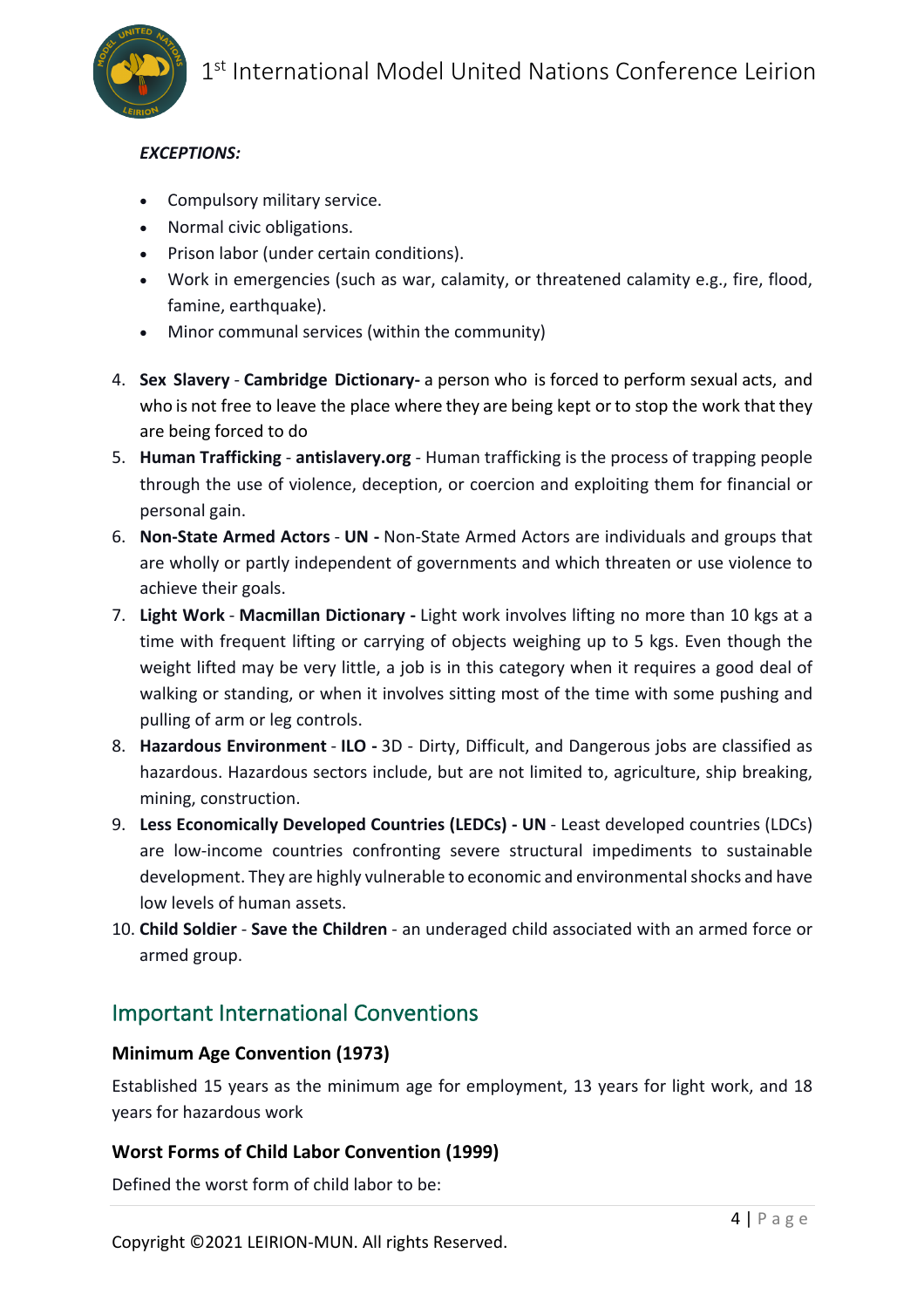

- 1. The sale of child
- 2. Trafficking of children
- 3. Debt bondage or any other form of bonded labour or serfdom
- 4. Commercial sexual exploitation of children including but is not limited to, prostitution and the production of pornography
- 5. Children used by adults in the commission of crime
- 6. Work by its nature that is likely to harm the health, safety, and morals of children

### **United Nations Convention on the Rights of Child (1990)**

- à Article 32 speculates the right of the child to be protected from economic exploitation and from performing any work that is likely to be hazardous to the education, health, physical, mental, spiritual, moral, and social development.
- $\Diamond$  Article 28 and 30 guarantee children access to primary education and the right to child rest and leisure

#### **Palermo Protocols of 2000**

Protocol to Prevent, Suppress and Punish Trafficking in Persons Especially Women and Children - United Nations Convention against Transnational and Organised Crime

### **Council of Europe Convention on the Protection of Children against Sexual Exploitation and Sexual Abuse**

Chapter VI - Substantive Criminal Law

- $\Diamond$  Art 18 Sexual Abuse
- $\Diamond$  Art 19 Offences concerning child prostitution
- $\Diamond$  Art 20 Offences concerning child pornography
- $\Diamond$  Art 21 Offences concerning the participation of children in pornographic performances
- à Art 22 Corruption of Children
- $\Diamond$  Art 23 Solicitation of children for sexual purposes
- $\Diamond$  Art 24 Aiding or abetting and attempt

To sum up, the Chapter VI of the Convention exclusively talks about dealing with criminal offenses against children which goes above and beyond those specified in the various other UN Conventions

It is important to note that a key difference between European Union Regulations and the UN/International Regulations is the depth of the policies adopted. As EU countries tend to be more homogenous than the UN, they have at their disposal, the capacity to make more impactful laws covering various types of child labour.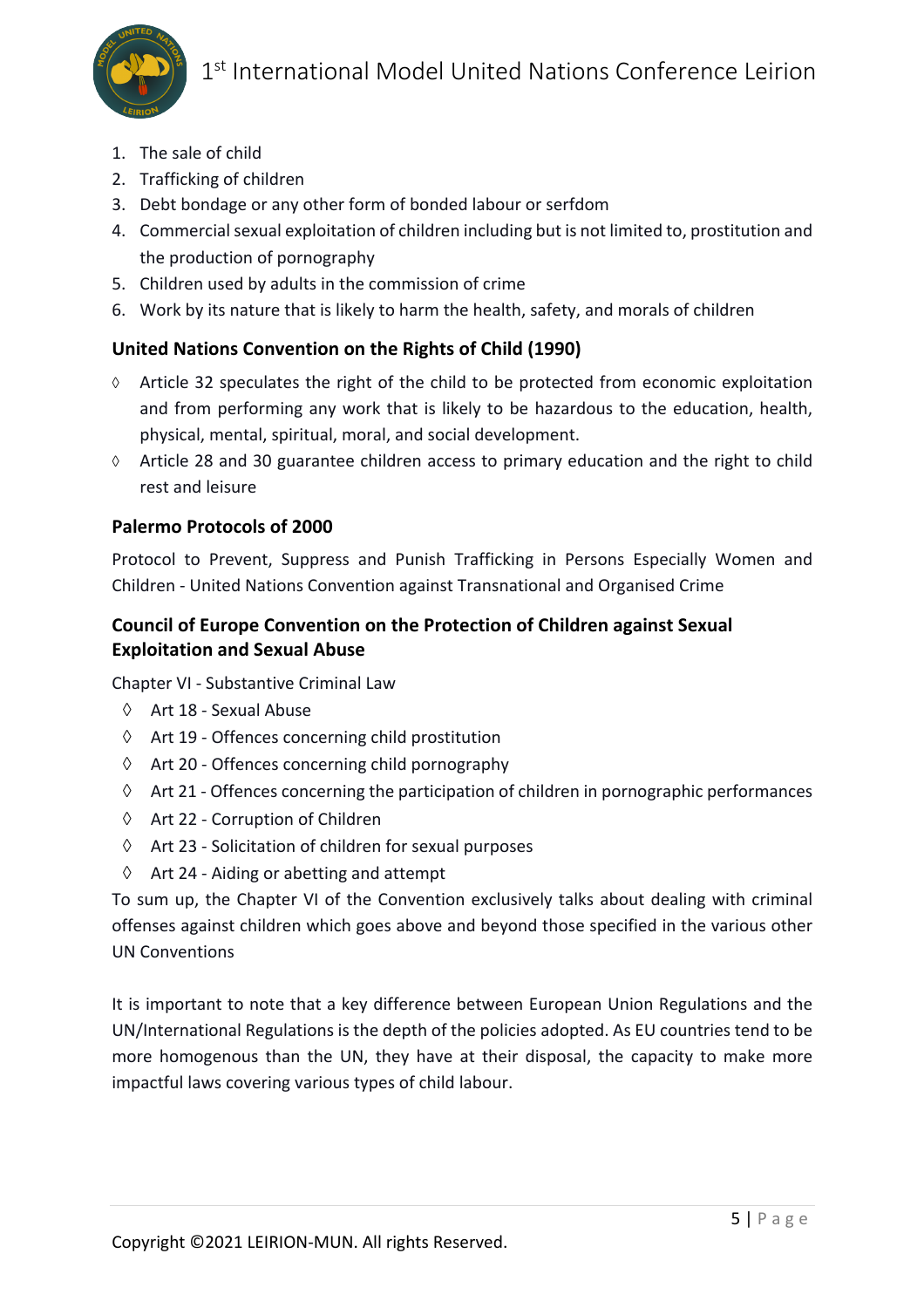### **Limited Success of the Conventions and Persistence of Child Labour in the 21st Century**

Despite the establishment of a relatively sufficient legal framework for the protection of minor's rights, 218 million children are a part of the workforce, more often than not, illegally. That is 10% of the world population below the age of 18. According to UNICEF Data, half of these children work in hazardous environments. UNICEF's report also highlights the vulnerability of migrant and refugee children as these children are susceptible to abuse, trafficking, exploitation, and other human rights violations. Notably, 2020 is the first year in the last 2 decades when child labor has increased, which highlights a very concerning trend. All these factors together underscore the relative failure of international laws in protecting the rights of children. The failure of these laws can include many reasons, including but not limited to, lack of initiative amongst some countries to achieve economic gains, not ratifying major international conventions, countries turning a blind eye towards the trafficking and exploitation of children, and others. Child labor is a particular issue especially in South Asia and Africa (Post the Arab Spring, even the Middle East). All these regions have broad socioeconomic issues but also have some very peculiar and regional issues like casteism and boychild preference. As a large part of the child labour originates from these regions, we hope delegates discuss the reasons for child labor from both a micro and macro scale to make sure that the solutions are practical and acknowledge the regional peculiarities.

This issue must be solved in a constructive manner, as the persistence of child labor broadens the social cleavages and divides the society into the educated ones and the uneducated, hence disadvantaged ones. In order to prevent the perpetuity of a poverty trap and trauma, a quick and lasting solution is vital.

### Problem Identification

The causes of all this stem from two main sources: The first one is an unhealthy family life and the second one is poverty. Families from Less Economically Developed Countries (LEDCs) might be more inclined to letting their children work so they can contribute to the family income, even though that is illegal by the law. A 2013 CNN report on child labour demonstrated that countries such as Eritrea, Somalia and Yemen are ranked highest for child labour percentages and as it can be seen these are all considered LEDCs.<sup>4</sup> Another three very significant sub-topics arise from this significant issue that is being discussed in the study guide. These are the connection of child labour to the global economy or the Economic Issues as seen bellow, the long-term effects of mistreating children and what it means for them to work at such age or the mistreatment of children bellow and finally, how child trafficking connects

<sup>4</sup> Hunt, Katie. "The 10 Worst Countries for Child Labor." CNN. Cable News Network, October 15, 2013. https://edition.cnn.com/2013/10/15/world/child-labor-index-2014/index.html.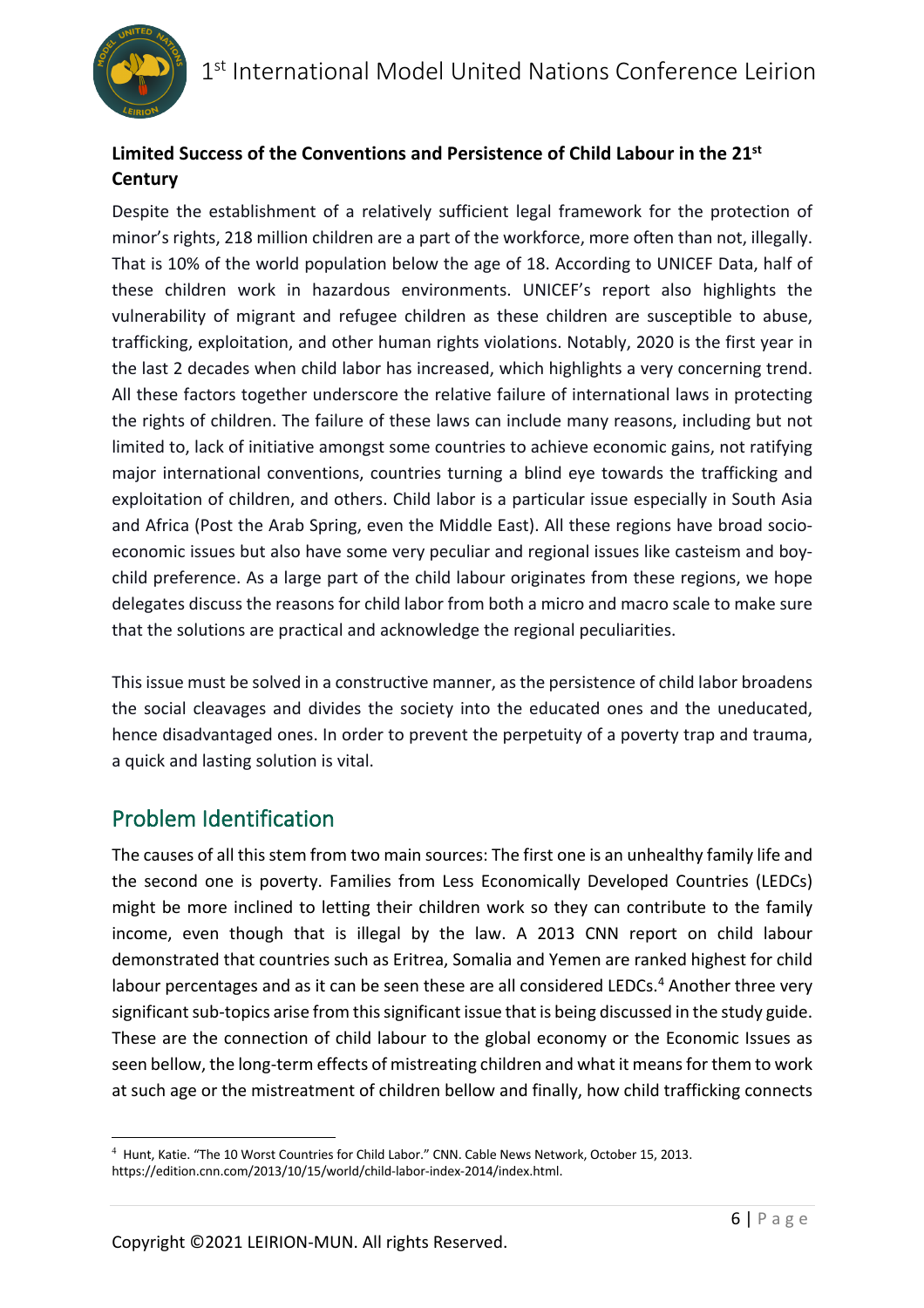

is a major part of the issue being questioned or Child Trafficking. All these issues will be further analysed below as they are the respective subtopics for you to build your own resolutions on.

### **Predominant sectors of child labor**

One may not see any parallel between forced child labour and the global economy, however that is false. The global economy circles around child labour without it being public or comprehensible by the public. Children mostly are forced to work in 3 sectors of the economy. The first one is the agricultural sector. As found in a lot of LEDC's the agricultural sector is the main source of income for the country; many decades ago, a question arose, how can a country increase its agricultural production without increasing the number of well-paid employees and the answer to this is by hiring severely under-paid people, hence children. This happens in countries such as India and specifically in India according to a study published by the ILO in a SosVillage article, approximately 71% of all working children are focused on the agricultural sector. <sup>5</sup>Another sector where children are being exploited is the industry. A lot of times, when one buys from a fast fashion company, the country of production is visible and most of the time it's something like Turkey, Bangladesh, or the Philippines for example. What the buyer doesn't know is that usually in these factories that their clothes came from, children work in unbearable conditions. This situation arose with the Industrial Revolution in the 20th century. People that were powerful and owned factories needed workers that they would be able to under-pay without them protesting and that could do things adults couldn't because their bodies were too large. Of course, they thought of children. Minors who didn't have rights yet and could be easily exploited. It was recorded in 1900 that 18% of all American workers were under the age of 16.<sup>6</sup> This continues until this day with around 100 million children working in industry as shown by TheirWorld.<sup>7</sup> The third sector of the economy where children play a huge part is the domestic employment sector. As mentioned in the Introduction, the number of domestic child workers rises to 17.2 million. Forced domestic employment for children is usually caused by a decision of the child's family. They may have been servants of someone and hereditarily, their children become servants and domestic workers as well. To conclude all this, the connection between child labour and the global economy is evident from all these statements and facts.

### **Mistreatment of Children**

While working these children are treated horribly and this can lead to many problems, that will be explained in this paragraph. The first problem is the sense of conformity. When children work from a young age under terrible conditions and get paid lower than the set

<sup>5</sup> "Child Labour in India," SOS Children's Villages Canada (SOS Children's Villages), accessed July 30, 2021, https://www.soschildrensvillages.ca/news/child-labour-in-india-588.

<sup>6</sup> History.com Editors, "Child Labor," History.com (A&E Television Networks, October 27, 2009),

https://www.history.com/topics/industrial-revolution/child-labor.

 $7$  "Child Labour," Theirworld (Theirworld, November 2, 2017), https://theirworld.org/explainers/child-labour.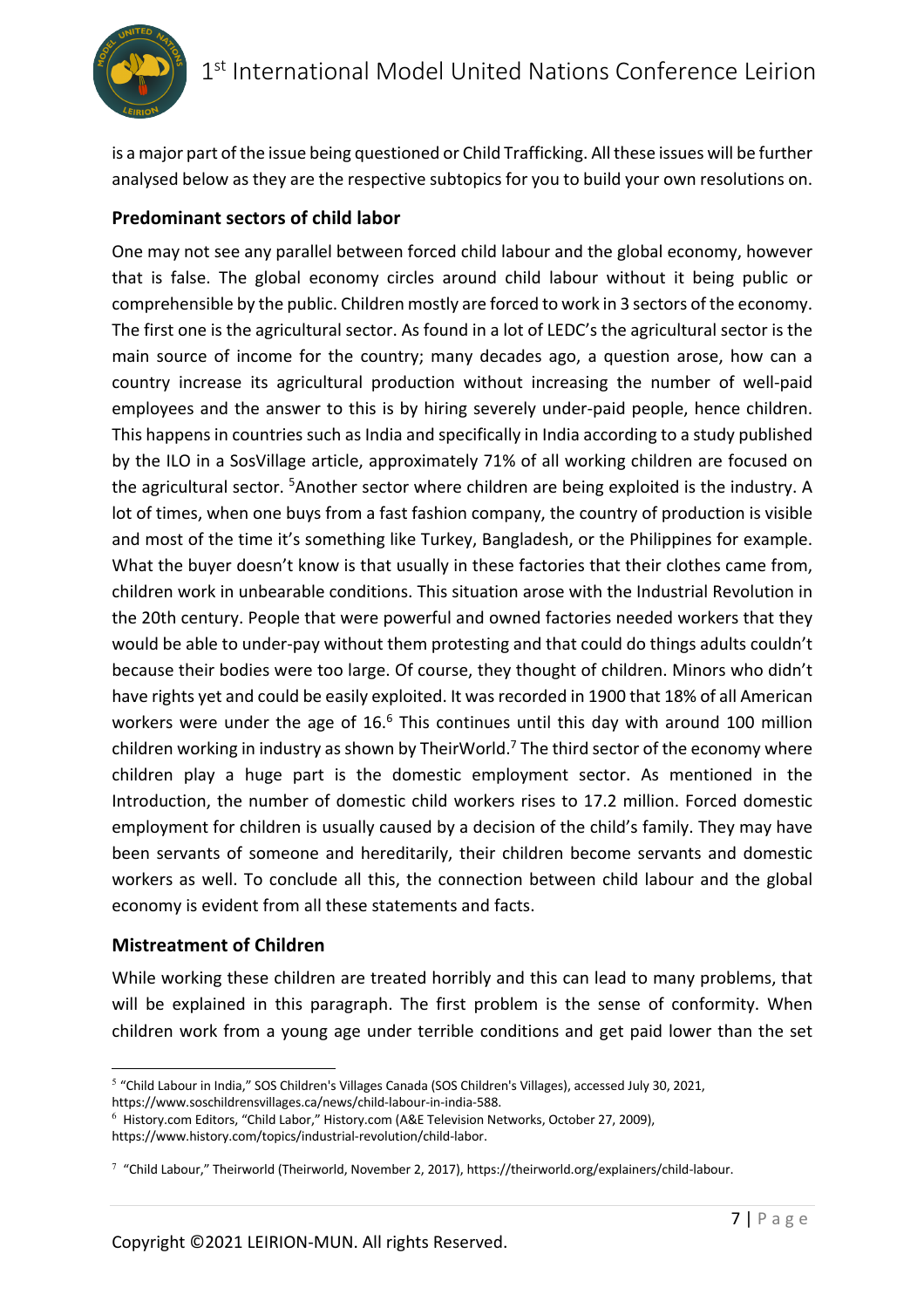

minimum wage, as adults they develop this feeling of conformity. They won't search for a job that will be different from one they had while they were children and they will be stuck in this vicious circle of forced labour, even as adults. The second one is the loss of opportunities. With that it is meant that owning to the fact that these children do not attend school to work, in their future they will be illiterate and folly servants of child labour. Education is a tremendous part of human development, it helps humans evolve and cultivate themselves, so that they become good citizens of the world. Children who are forced to work won't have this opportunity, for example they will never learn to read a novel, write a scientific essay, or even appreciate an art piece at a gallery, they will only recognise terrible work conditions and just accept that their future is that. The third and last one is physical health problems. The aforementioned facts focus on the mental health of the child and its cultivation, while this problem focuses on the physical health problems that may also lead to an early death, such as exposure to toxins and other harmful substances and corporal punishment and abuse. In 2008, the ILO conducted research and discovered that the impact on physical health is enormous, as children have to succumb to corporal punishments, rape and other physical abuse which is considered normalised in sceneries like that.<sup>8</sup> In summary, the deleterious impact of child labour on children is always evident in them one way or another.

### **Child Trafficking**

Furthermore, a link between forced child labour and child trafficking can also be found. Child trafficking generally constitutes a type of human trafficking where children are the victims, and they are forced to relocate for labour or sexual exploitation purposes. The ILO addressed this issue in a proposed framework back in 1998, however the problem has yet to be resolved. Child trafficking for labour exploitation usually takes place in LEDCs due to the lack of the recognition of the rights of the child. In such countries the parents won't make commotion about it as the legal and political system is extremely corrupted. For example as shown in the 2021 State Report for Bangladesh, child trafficking has evolved and the conditions for its elimination have not been met as in that country there is also political corruption.<sup>9</sup> Therefore, is it safe to assume that this doesn't happen to more economically developed countries as well? The answer to that is no. A Data Collection of the European Commission in 2018 demonstrates that there are still victims of human trafficking in Europe with the main trafficking country being Romania and 23% of all victims being children. Some of them were

<sup>8</sup> "Causes and Consequences of Child Labour in Ethiopia," Causes and Consequences of Child Labour in Ethiopia, December 22, 2008, https://www.ilo.org/ipec/Regionsandcountries/Africa/WCMS\_101161/lang--en/index.htm.

<sup>9</sup> "Bangladesh - United States Department of State," U.S. Department of State (U.S. Department of State, July 1, 2021), https://www.state.gov/reports/2021-trafficking-in-persons-report/bangladesh/.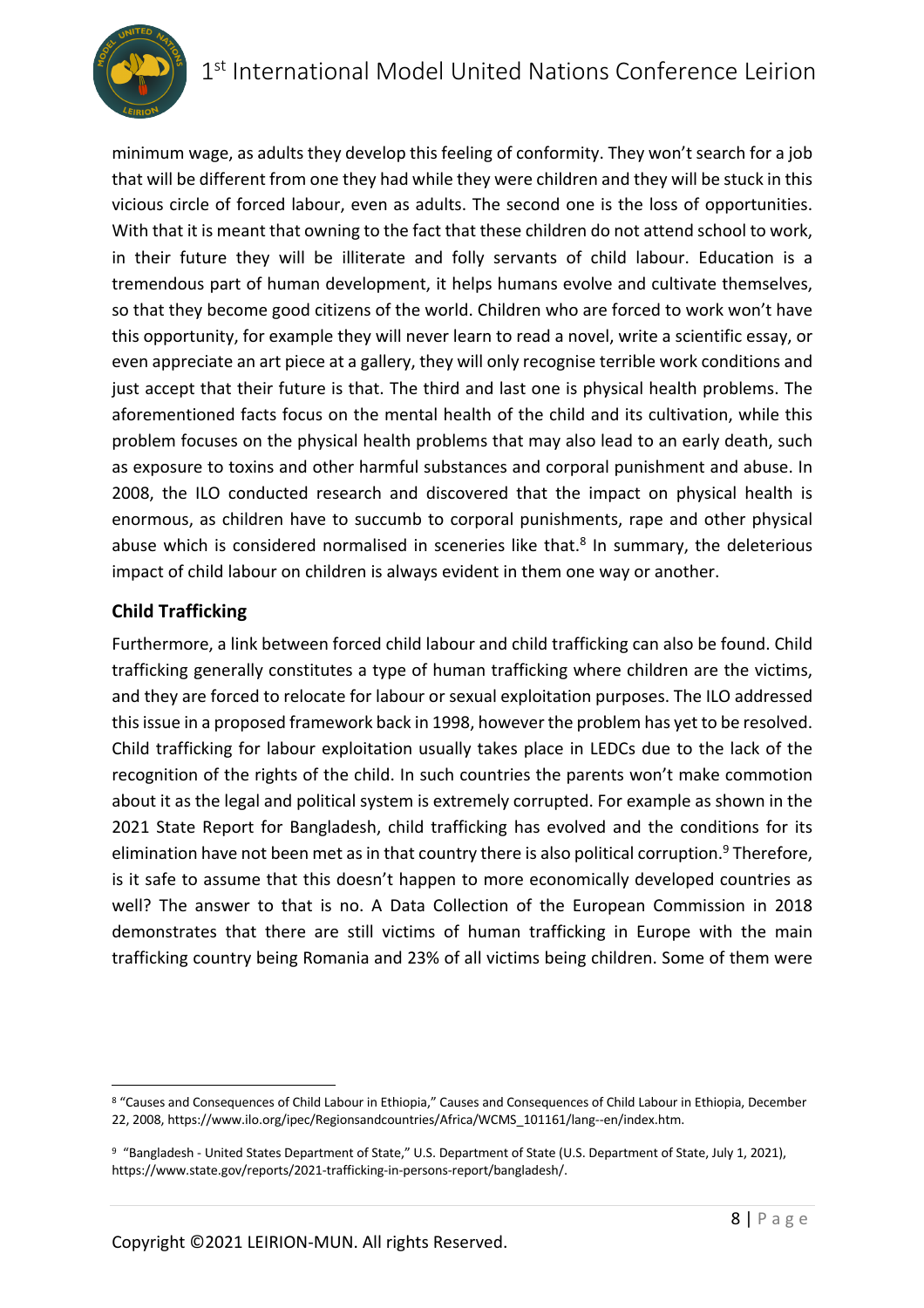

forced into prostitution and others were forced into labour.<sup>10</sup> Thus, child trafficking is actually a cause of child labour in the whole world.

### Countries & Organisations Involved

### **International Labor Organization (ILO)**

ILO was established in 1919 and is the only tripartite U.N. agency. Its main goal is to create appropriate and humane conditions of labour by promoting policies and programs that will improve the current situation. Additionaly, this organization aims at the abolishment of any injustice in the workplace and the elimination of child labour. This has been achieved through actions and events such as "Act Now, End Child Labour!", a virtual event, organized in corporation with UNICEF, that took place during the International Labour Conference (ILC). The event consisted of a conversation regarding the latest global estimates on child labour, a discussion between experts and youth advocates and the announcement of the winners of the Music Against Child Labour competition.

### **United Nations International Children's Emergency Fund (UNICEF)**

UNICEF was established in 1946 and its role has always been irreplaceable as its works have made a breakthrough in the world of children's rights. UNICEF has managed to promote the role of parenting through relevant initiatives and handle controversial social norms which repeatedly sustain child labour. By initiating acts such as "UNICEF Child Protection Advocacy Brief: Child Labour" which is a report that includes proposals towards the elimination of child labour and "Child Labour: UNICEF Data" which is a collection of data regarding the age and the gender of the children who are engaged in such activities, UNICEF has successfully widened its scope towards the public awareness and the strengthening of the legal system.

### **TheirWorld**

Established in 2002, Theirworld is a non-profit organisation which safeguards minors who are given the opportunities they deserve by protecting the most underprivileged ones. This organization raises awareness and informs the public regarding the issue of child labour and its consequences on the child's life and the society as a whole.

### **Stop Child Labor Coalition**

Founded in 1989, The Stop Child Labor Coalition guards the children's rights against any kind of exploitation. The organization focuses on the importance of the enforcement of legislation that will eliminate the percentage of child labour worldwide. Its tools are the construction of

<sup>10</sup> Lancaster University, "Data Collection on Trafficking in Human Beings in the EU," Migration and Home Affairs (European Commission , 2018), https://ec.europa.eu/home-affairs/sites/default/files/what-we-do/policies/european-agendasecurity/20181204\_data-collection-study.pdf.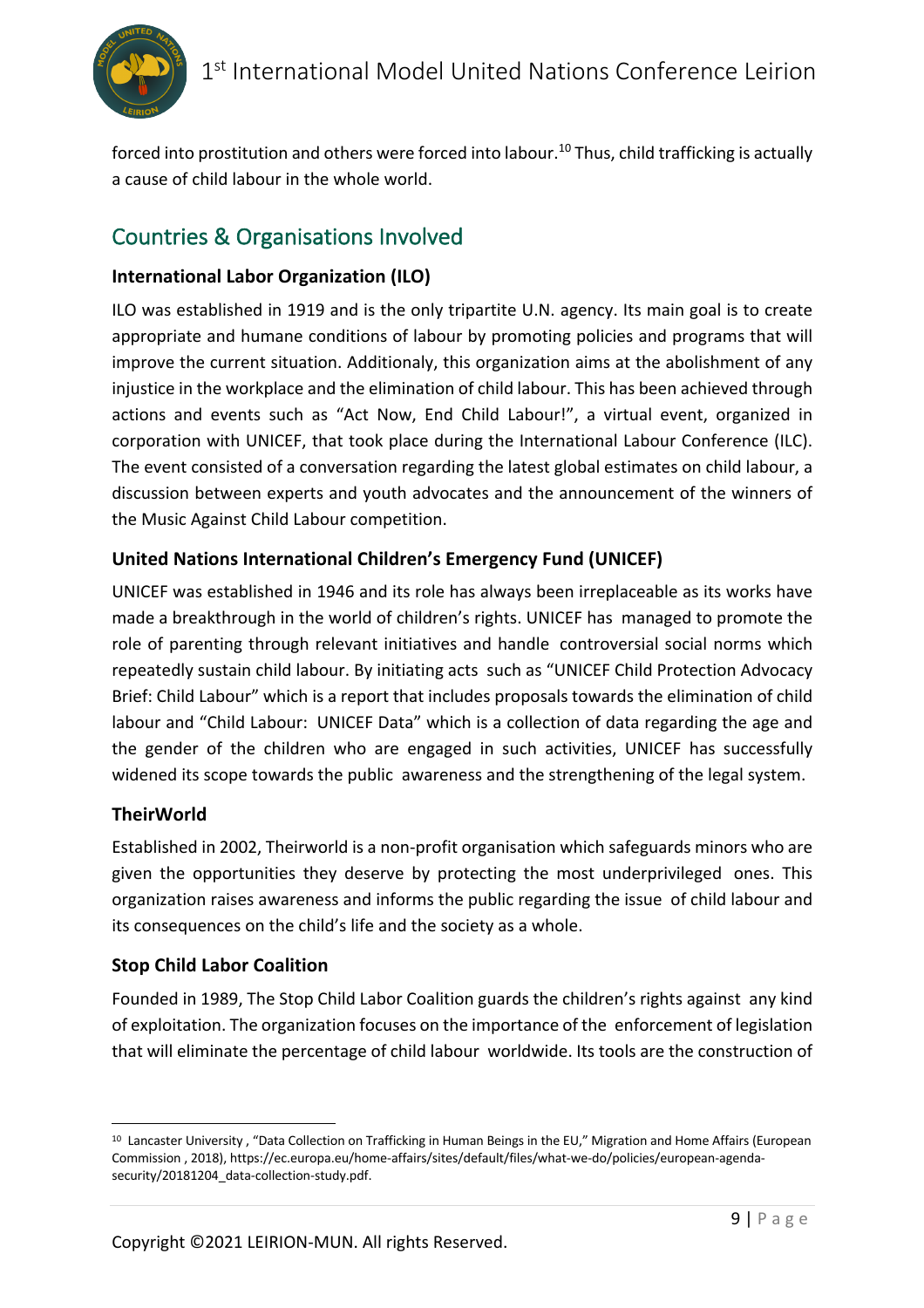

a national network intertwined with public and private sectors and the launching of effective campaigns.

### **Save The Children**

Save the Children is a Non-Governmental Organisation which deals with the perplexing and complex issue of children and work, in various contexts by fortifying and empowering the communities through awareness raising programmes. Especially the challenging issue of the transition from detrimental work to decent work and the effective prevention of harmful work are the central axes of the services that Save the Children offers.

#### **Ghana**

Even if Ghana has accepted to use the TIP (Trafficking in Persons) Information System established by the IOM (International Organisation for Migration) in 2019, Ghana remains among the countries with the highest rates of child labour. The majority of children are involved in various sectors of economy, such as gold mining, cocoa farming, domestic work and commercial sexual exploitation. Additionally, the government has limited sources to implement more scrutiny to labour laws.

#### **Mexico**

Mexico's high rates of child labour are due to abject poverty across the country. An estimated number of 3.6 million children between 5 and 17 are engaged in agricultural work and construction. The repercussions of such a phenomenon seem rather obvious. Minors are forced to quit school with detrimental implications in their adult life. The older the minor is, the more frequent his estrangement from education appears to be. Despite the important role of the Department of Labor whose main goal is to surveil and report breaches concerning child labour, the enforcement of child labour laws remains feeble and unsuccessful. On the other hand, non-profit organisations, such as Oportunidades, are currently fighting against illiteracy by launching educational programs which help children from marginalised families to continue their academic life unremittingly.

#### **United States of America**

Child Labour rates in the United States are directly connected with child farm workers, counting an approximate number of 500,000. Children are exposed to carcinogenic pesticides, adverse weather conditions such as extreme heat and menacing farming machinery. Therefore, according to the Government Accountability Office, the figures remain alarming as 100,000 child farm workers are injured annually with a percentage of 20% of farming casualties. Even if there is an enforced legislation protecting minors from exploitation, this does not apply to the agricultural labour where the population involved is clung to outdated practices and old-fashioned mentality.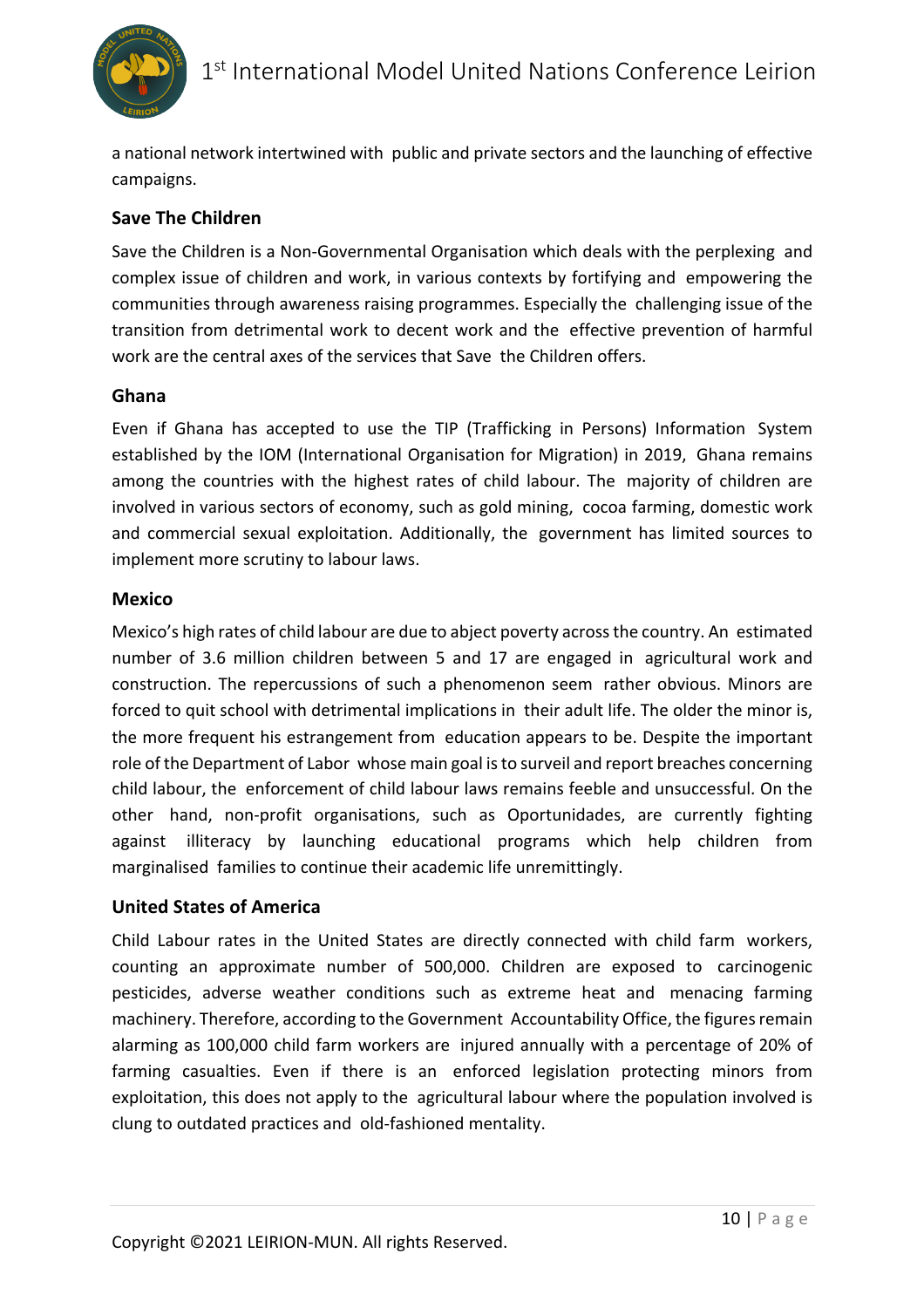### **United Kingdom**

In the UK, the issue of child labour is not as crucial as it is in Eastern countries since a remarkable reduction has been observed over the last decades. The minimum age children are able to work part time is 13 with the exception of fields such as television, theatre and modelling where minors can be involved in with a performance license. Children can be engaged in full-time work only if they have completed their school career. According to a related legislation, their work can be up to 40 hours a week.

### Addressing the Challenge

#### **Predominant sectors of child labor**

Ideally, child labour should be abolished in every corner of this world and children should not be working in any sector until a specific age. The first and foremost priority should be every child's well-being and prosperity. Even if this perception sounds like a utopia, it is our obligation and duty to move forward in this direction. The Convention 138 paved the way for this change. Its main goal has been ever since to reassure a type of coherence and accordance between the minimum age of young people's right to work and their fullest physical and mental maturity. This convention also reveals the vital importance of schooling as children should have completed at least the years of compulsory education. Unfortunately, the falsification of birth certificates in developing countries is common. Such is the example of Cambodia where children's documents have no photos attached. Occasionally, a medical check- up is required by the companies. However, hiring underage children is more than likely to happen. Despite the efforts made by ILO, there is a necessity to reassess on a yearly basis the minimum age when a young person could be legally employed.

However, one of the most common sectors where children are forced to work from a young age and violations related to child labour have been repeatedly detected, is the sector of cocoa and chocolate production. The contribution of the International Cocoa Initiative (ICI) has been invaluable as it has developed methods and measures combating the exploitation of child labour. ICI's system is installed in a way that demands and requires the presence of facilitators within cocoa- growing communities by raising awareness on the heated issue of child labour. Practically, ICI has succeeded in monitoring law breaches through smartphones which collect all relative data on a central data baseline. The analysis and assessment of this data can be used as a pilot for further actions. Still, the development and maintenance of an educational infrastructure within the community itself is the one to offer long term results. For instance, literacy and numeracy classes have been established so as both adults and minors can be helped, as this idea fortifies the community bonds and underlines the resilience that communities should show against child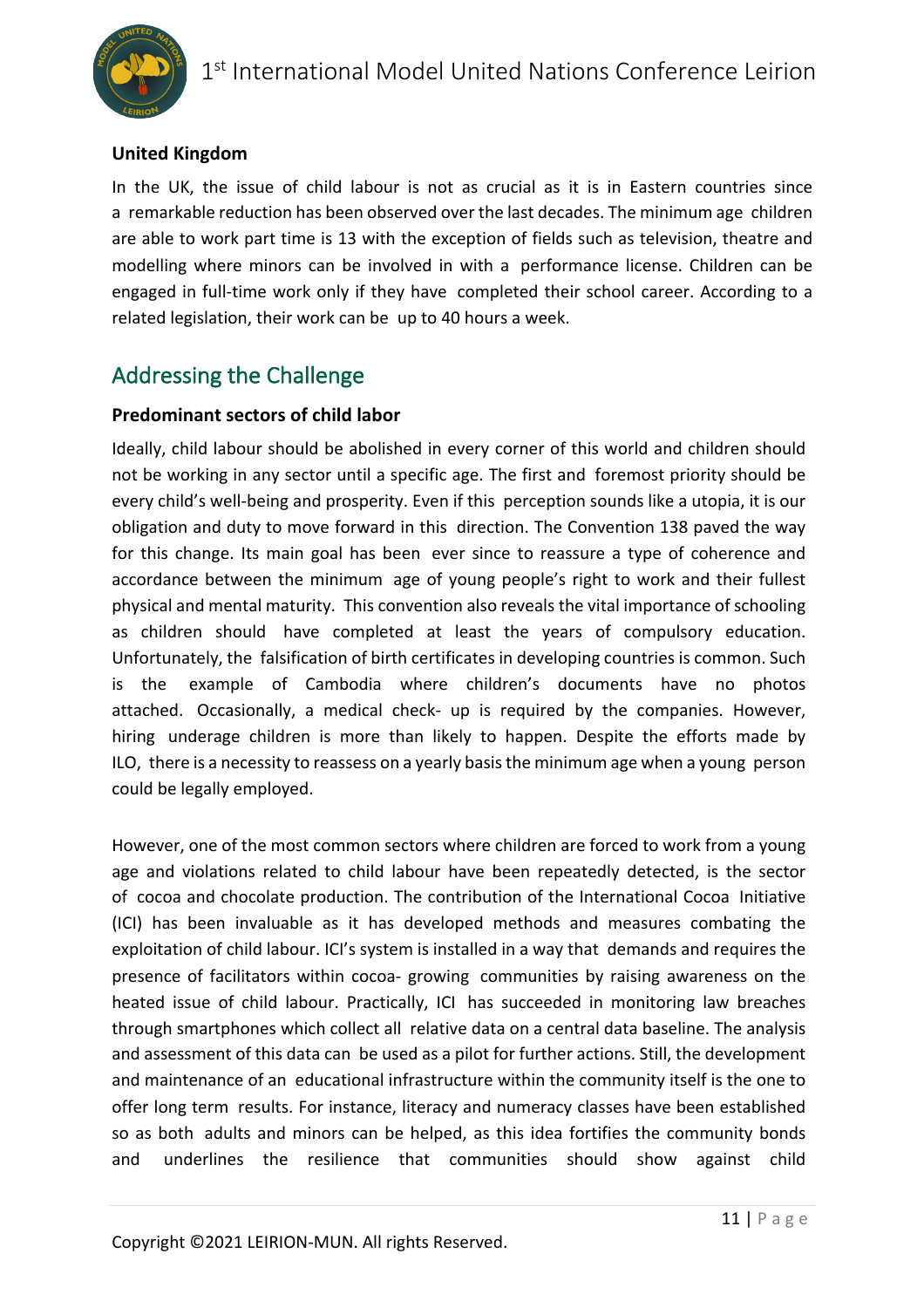

labour. Additionally, programs have been developed to help families afford adult labour instead of depending on their children's help.

### **Mistreatment of Children**

Children, due to their lack of experience, education and their major financial needs are often taken advantage of and mistreated in their workplace. The collective bargaining agreement (CBA) is certainly a significant tool against child labour, as its main role is to reassure the suitability of working conditions, occupational safety, work schedule and wages. At first CBA's role did not include issues of child labour. Yet, its scope had to be widened over the years as child labour had become more of a common occurrence. Moreover, collective bargaining bears an additional responsibility, as it can control and assess safety rules and health risks on the work premises. Unfortunately, its contribution and assessments might be overlooked.

Additionally, the absence or the inadequacy of a strong and efficient social protection system can significantly harm the vulnerable social classes and lead to their mistreatment. Adverse economic conditions and a weakened educational system are the two main factors which lead to numerous cases of child labour and exploitation overall. Aiming at the solution of such an issue, the presence and the importance of a strong social protection system seems more demanding than ever. Disability grants, support to the unemployed, pensions and access to health care are measures which will alter the ominous predictions for the future. Towards this direction has moved the United Nations Convention on the Rights of the Child (UNCRC), by presenting and stressing the financial, social and civil rights of children. In 2000, the UNCRC has protracted its support by engaging in cases of child prostitution, pornography and armed conflict involving child presence.

Moreover, children that are engaged to child labour are not able to complete their education as they are forced to work daily under inappropriate conditions. Therefore, it is of great importance to strengthen national and international compulsory education laws and encourage governments to view children's education as their foremost priority. By enforcing these laws, a great number of young people will be able to attend school since work will be considered illegal, if it deprives children of the fundamental human right of education. By completing their academic career, children will also gain the appropriate knowledge and learn about their rights in their workplace so as to prevent themselves from being both mistreated and exploited in the future.

### **Child Trafficking**

Although there are some forms of child labour which can be tolerated, still monitored, under specific conditions, there is a certain category of tasks which should be completely abolished and prohibited. Such are the cases of slavery, child trafficking and illicit activities in general. The Convention 182 managed to protect and provide more support to children subjected to illegal labour. The elimination of forced labour and work - related to discrimination, the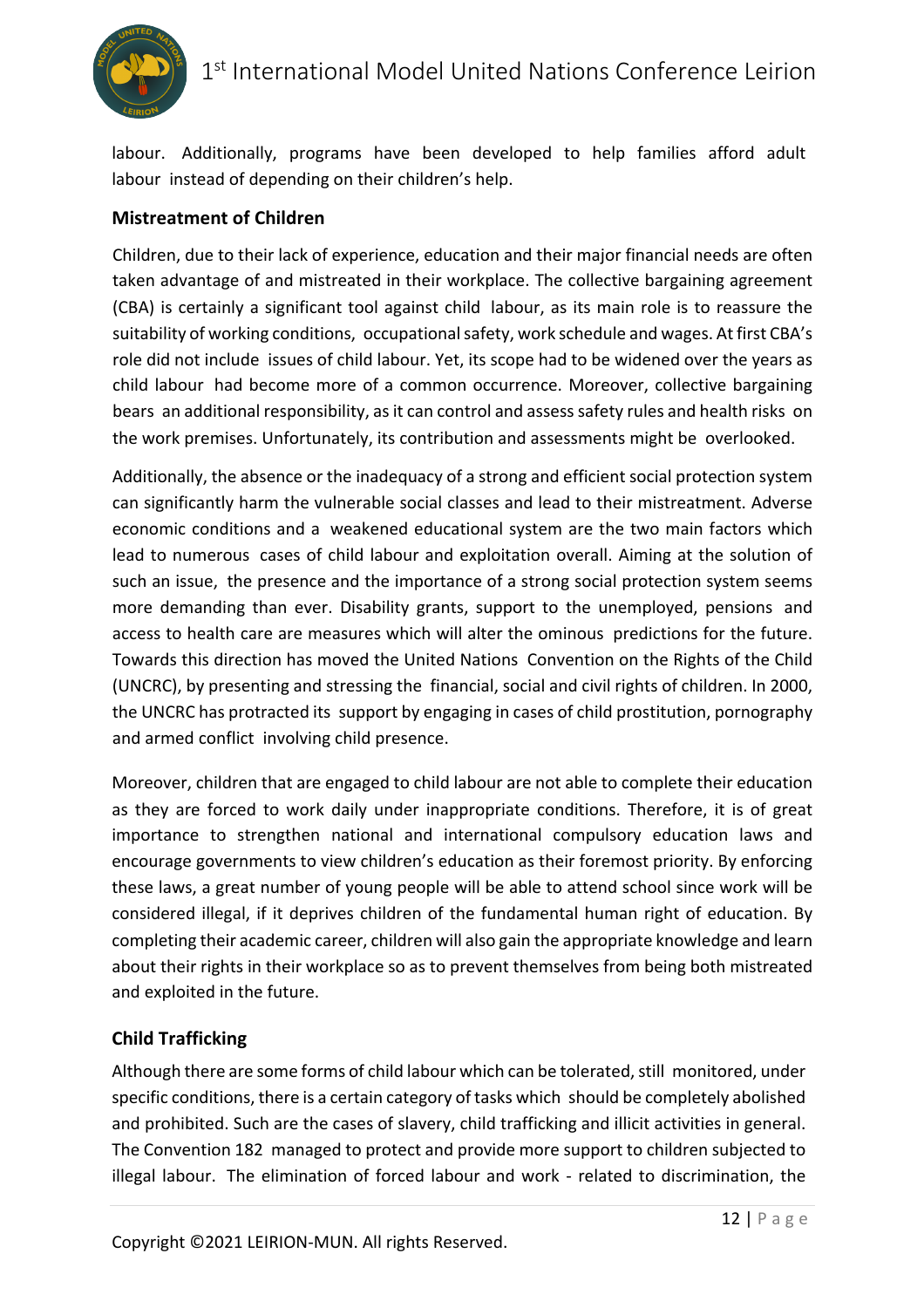

## 1<sup>st</sup> International Model United Nations Conference Leirion

rights to associate and collectively bargain and the outright abolition of the child labour were the most innovative breakthroughs. Both the Conventions 182 and 138 succeeded in making a substantial contribution to increasing the minimum age to work. Nevertheless, this documented improvement has not been seen in the youngest age group of 5- 11 years. Fortunately, in 2019, Ghana's government pledged to adapt the use of the Trafficking in Persons Information System so as to record and track any violations against children's rights.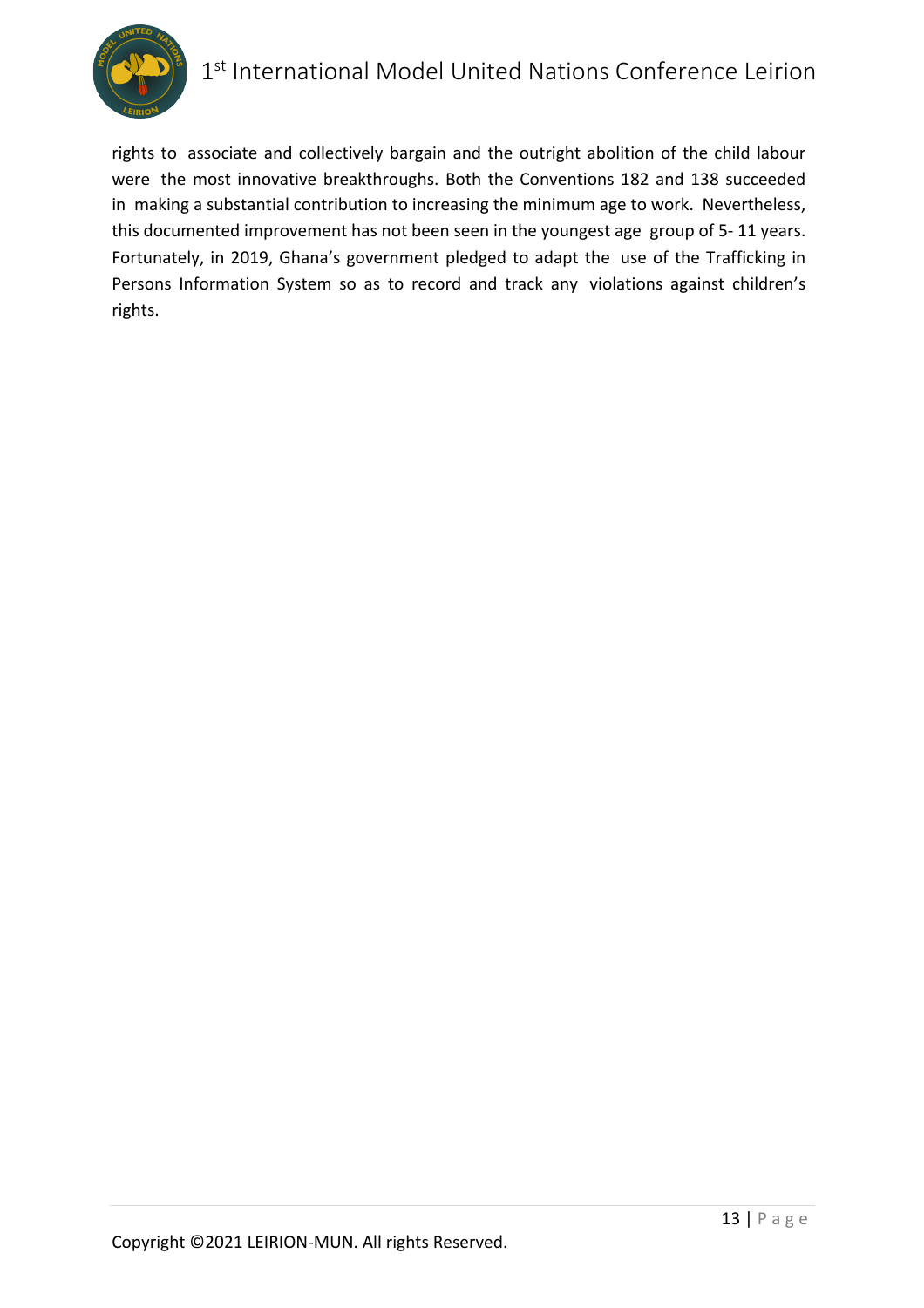

### Bibliography

- Aftunion. "Child Labor in the United States." American Federation of Teachers, June 16, 2014. https://www.aft.org/community/child-labor-united-states
- "Bangladesh United States Department of State." U.S. Department of State. U.S. Department of State, July 1, 2021. https://www.state.gov/reports/2021-traffickingin-persons-report/bangladesh/
- "Causes and Consequences of Child Labour in Ethiopia." Causes and Consequences of Child Labour in Ethiopia, December 22, 2008. https://www.ilo.org/ipec/Regionsandcountries/Africa/WCMS\_101161/lang- en/index.htm
- "Child and Forced Labor Reports." United States Department of Labor. Accessed July 14, 2021. https://www.dol.gov/agencies/ilab
- "Child Labour." Theirworld. Theirworld, November 2, 2017. https://theirworld.org/explainers/child-labour

"Child Labour." UNICEF, July 7, 2021. https://www.unicef.org/protection/child labour

- "Child Labour and Domestic WORK (IPEC)," Child labour and domestic work (IPEC) (International Labour Organisation ), accessed July 29, 2021, https://www.ilo.org/ipec/areas/Childdomesticlabour/lang--en/index.htm
- "Child Labour in India." SOS Children's Villages Canada. SOS Children's Villages. Accessed July 29, 2021. https://www.soschildrensvillages.ca/news/child-labour-in-india-588.

"Code of Federal Regulations" - https://www.ssa.gov/OP\_Home/cfr20/404/404-1567.htm

- "Convention on the Rights of the Child." OHCHR. Accessed July 14, 2021. https://www.ohchr.org/en/professionalinterest/pages/crc.aspx.
- "Convention No. 182 International Labour Organization." Accessed July 14, 2021. https://www.ilo.org/wcmsp5/groups/public/---ed\_norm/-- declaration/documents/publication/wcms\_decl\_fs\_46\_en.pdf

Defintion Sex Slave - https://dictionary.cambridge.org/dictionary/english/sex-slave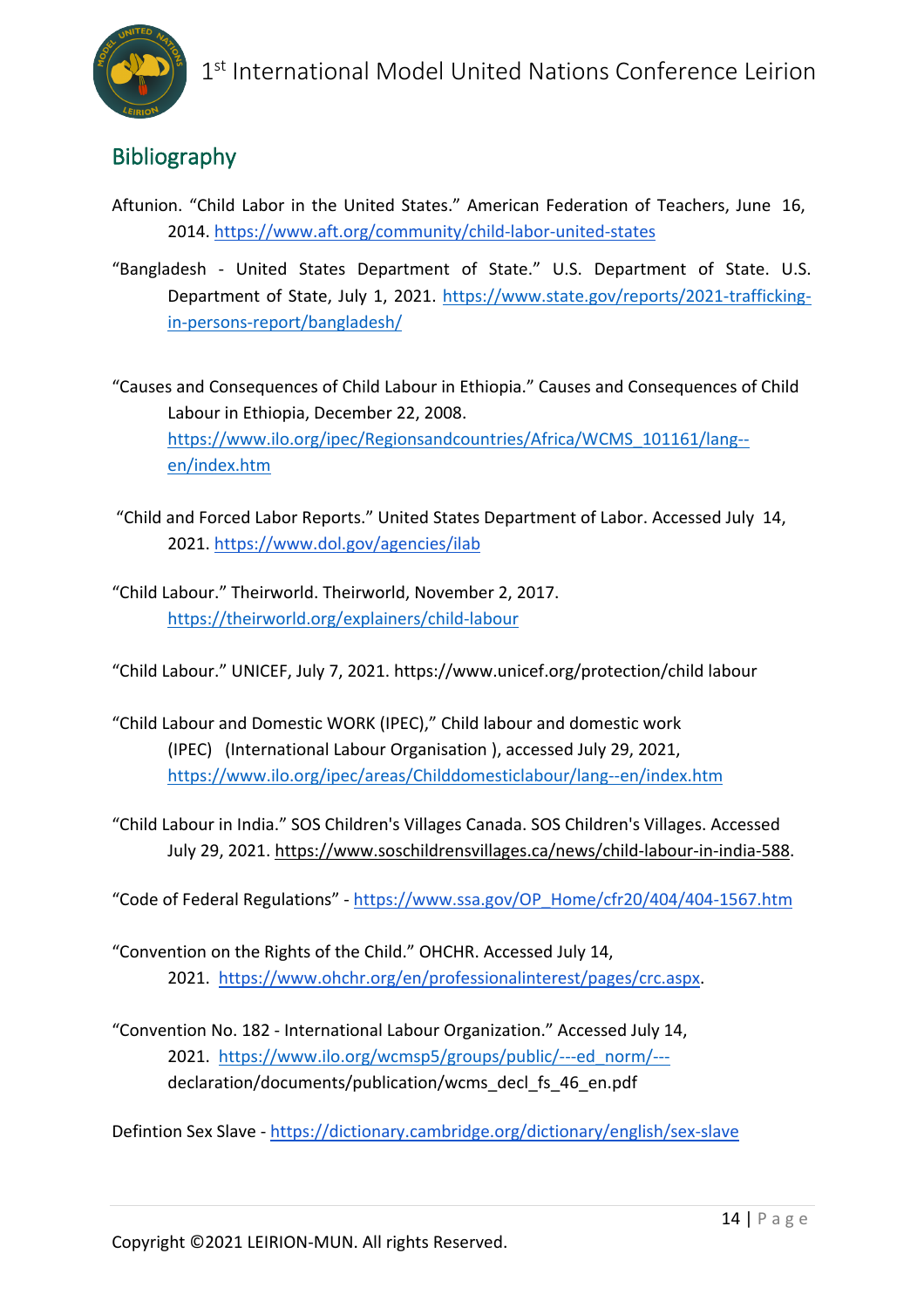

"Ending Child Labour, Forced Labour and Human Trafficking in Global Supply Chains." OECD. Accessed July 14, 2021. https://www.oecd.org/investment/ending childlabour-forced-labour-and-human-trafficking-in-global-supply-chains.htm

"Ethical Trade during Coronavirus." Home | Ethical Trading Initiative. Accessed July 14, 2021. https://www.ethicaltrade.org/

"European Convention on the Exercise of Children's Rights" https://rm.coe.int/168007cdaf;

"Freed from a Life of Child Labour." Plan International Canada, February 11, 2016. https://stories.plancanada.ca/freed-from-a-life-of-child-labour \

Glind, Hans van de, and Claudia Coenjaerts . "COMBATING TRAFFICKING IN CHILDREN FOR LABOUR EXPLOITATION IN THE MEKONG SUB-REGION." A PROPOSED FRAMEWORK FOR ILO-IPEC ACTION AND PROCEEDINGS OF A MEKONG SUB-REGIONAL CONSULTATION. ILO-IPEC South-east Asia, October 1998. https://www.ilo.org/wcmsp5/groups/public/---asia/---robangkok/documents/publication/wcms\_bk\_pb\_3\_en.pdf

"Hazardous Work" - https://www.ilo.org/safework/areasofwork/hazardous-work/lang- en/index.htm

"History of Child Rights" - https://www.unicef.org/child-rights-convention/history-childrights

History.com Editors. "Child Labor." History.com. A&E Television Networks, October 27, 2009. https://www.history.com/topics/industrial-revolution/child-labor

"How Can We Eliminate Child Labour in Cotton Production?" Food and Agriculture Organization of the United Nations. Accessed July 14, 2021. http://www.fao.org/fao stories/article/en/c/1402075/

Hunt, Katie. "The 10 Worst Countries for Child Labor." CNN. Cable News Network, October 15, 2013. https://edition.cnn.com/2013/10/15/world/child-labor-index-2014/index.html.

"ILO Child Labour Convention Comes into Force in France." Eurofound. Accessed July 14, 2021. https://www.eurofound.europa.eu/publications/article/2001/ilo-child labour-convention-comes-into-force-in-france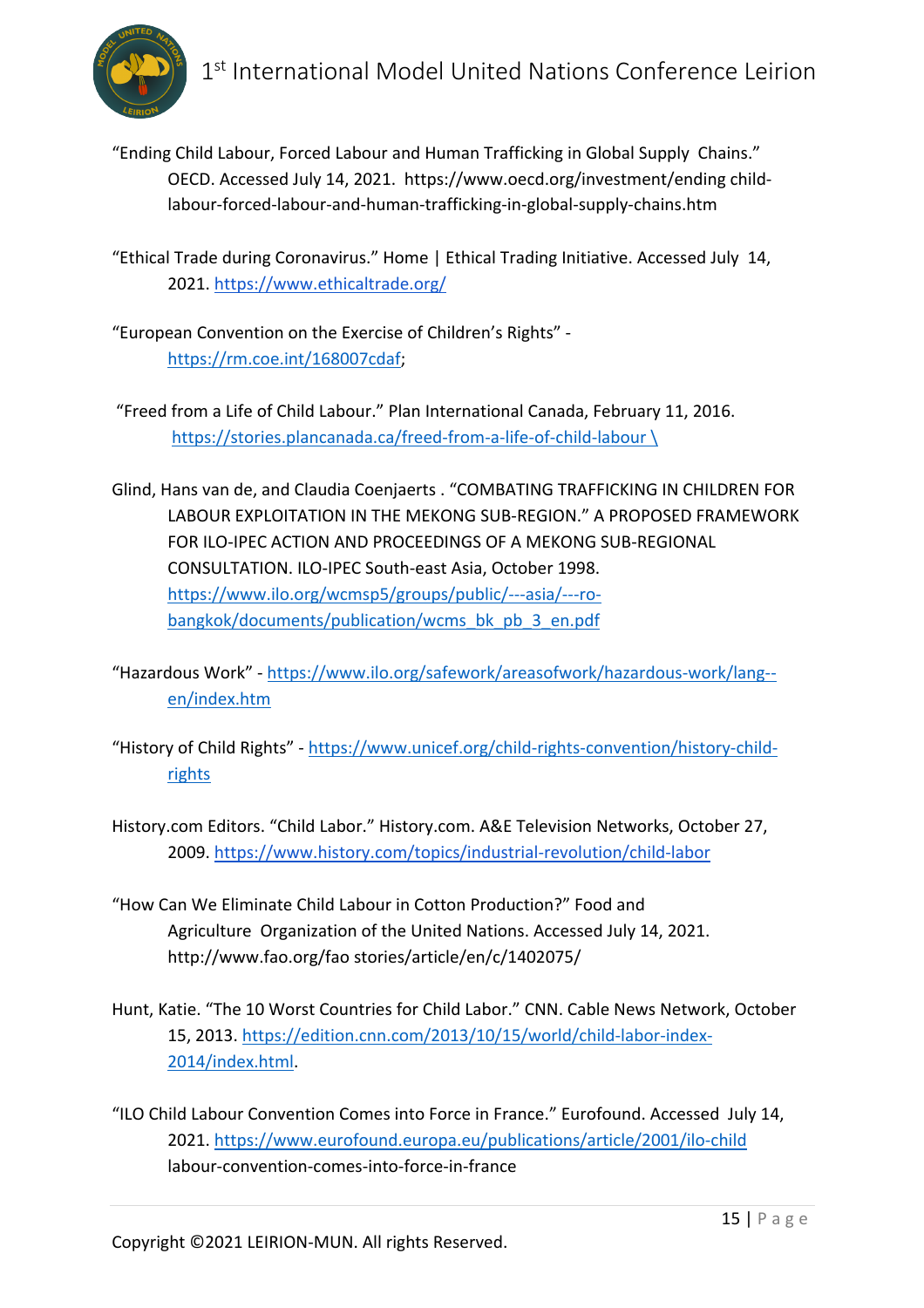

"Initiative for Social and Economic Rights (ISER) Is an Independent, Not-for-Profit Human Rights Organization Promoting the Effective Understanding, Monitoring, Implementation, and Realization of Economic and Social Rights in Uganda." Initiative for Social and Economic Rights (ISER). Accessed July 14, 2021. https://www.iser-uganda.org/

International Programme on the Elimination of Child Labour (IPEC) (IPEC). Accessed July 14, 2021. https://www.ilo.org/ipec/lang--en/index.htm

- Lancaster University . "Data Collection on Trafficking in Human Beings in the EU." Migration and Home Affairs . European Commission , 2018. https://ec.europa.eu/homeaffairs/sites/default/files/what-we-do/policies/european-agendasecurity/20181204\_data-collection-study.pdf .
- Member, CLC. "CLC Member." stopchildlabor. CLC Member https://stopchildlabor.wpengine.com/wp-content/uploads/2014/12/logoenfold.png, July 7, 2021. https://stopchildlabor.org/
- Nspcc. "Child Trafficking." NSPCC. Accessed July 30, 2021. https://www.nspcc.org.uk/whatis-child-abuse/types-of-abuse/child-trafficking
- Ortiz-Ospina, Esteban, and Max Roser. "Child Labor." Our World in Data, February 9, 2016. https://ourworldindata.org/child-labor
- Service, Government Digital. "Child Employment." GOV.UK. GOV.UK, April 16, 2015. https://www.gov.uk/child-employment
- "The Convention on the Rights of the Child: The Children's Version." UNICEF. UNICEF. Accessed July 29, 2021. https://www.unicef.org/child-rights-convention/conventiontext-childrens-version
- Thelwell, Kim. "10 Facts About Child Labor in Mexico." The Borgen Project. Kim Thelwell https://borgenproject.org/wp content/uploads/The\_Borgen\_Project\_Logo\_small .jpg November 6, 2019. https://borgenproject.org/10-facts-about-child-labor-inmexico/
- Theoharidis,Caroline."Https://Www.amherst.edu/System/Files/Edmonds\_Theoharides\_HBK final post.Pdf." Handbook of Labor, Human Resources and Population Economics.